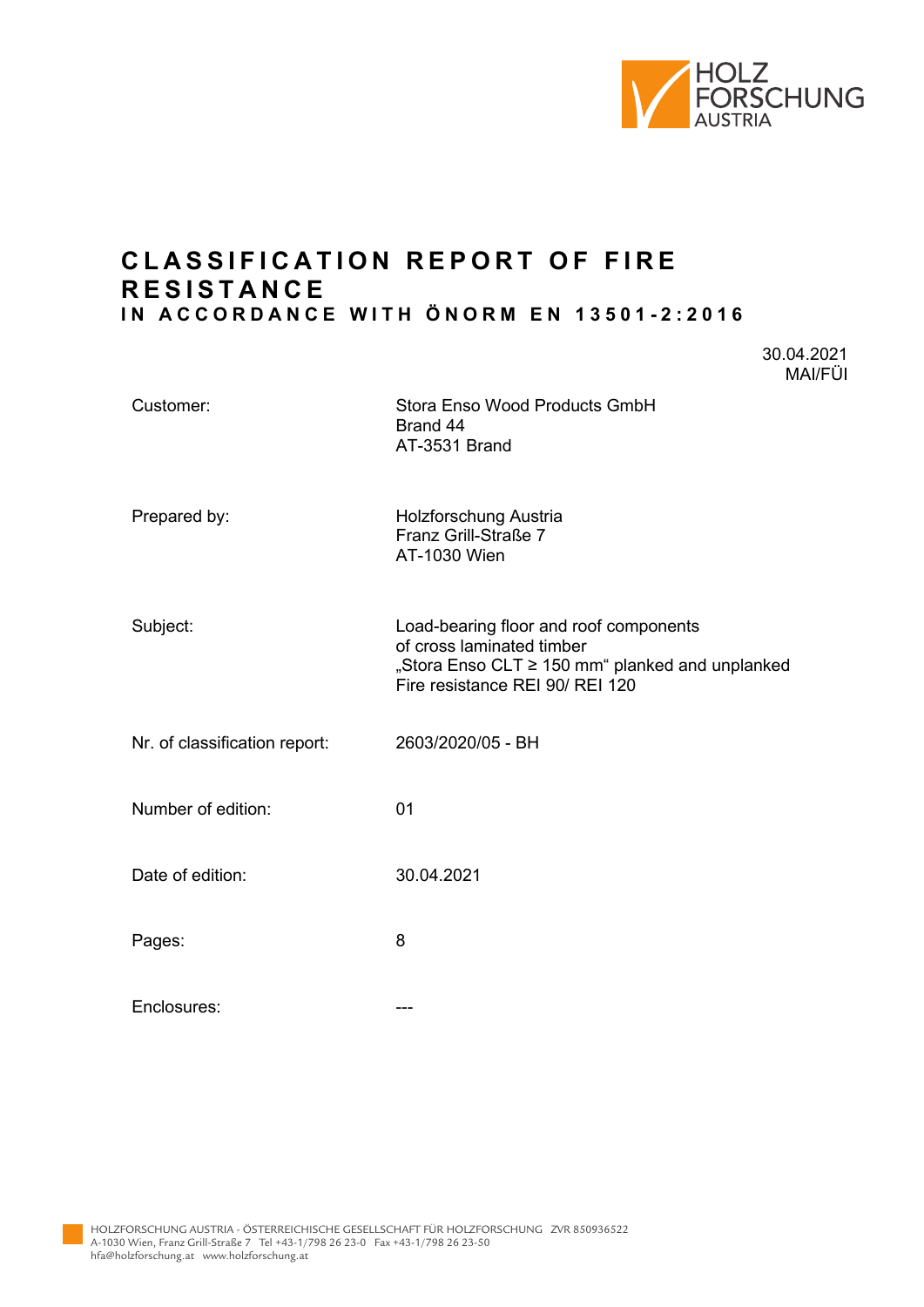

## **1. Introduction**

This classification report on fire resistance defines the classification of load-bearing floor and roof components of cross laminated timber "Stora Enso CLT ≥ 150 mm" planked and unplanked, in compliance with the process according to the standard ÖNORM EN 13501-2:2016.

# **2. Details on the classified product**

### **2.1. General**

The load-bearing floor and roof components of cross laminated timber "Stora Enso CLT ≥ 150 mm " planked and unplanked belong to the product type of load-bearing, insulating solid timber constructions.

### **2.2. Description**

| rable 1. Components to be classified |                                        |                                                                                          |  |  |  |  |
|--------------------------------------|----------------------------------------|------------------------------------------------------------------------------------------|--|--|--|--|
| planking<br>mm<br>room side          | suspension/<br>installation area<br>mm | cross laminated timber<br>dimensions (layers)<br>mm                                      |  |  |  |  |
|                                      |                                        | CLT 160 L5s 160 mm<br>$(5s - 4020402040)$<br>according ETA-14/0349<br>AbZ: Z-9.1-559     |  |  |  |  |
| ≥ 12,5 GKF <sup>*</sup> )            |                                        | CLT 160 L5s 160 mm<br>$(5s - 4020402040)$<br>according ETA-14/0349<br>AbZ: Z-9.1-559     |  |  |  |  |
| ≥ 12,5 GKF*)                         | 40 MW**)                               | CLT 160 L5s 160 mm<br>$(5s - 40 20 40 20 40)$<br>according ETA-14/0349<br>AbZ: Z-9.1-559 |  |  |  |  |
|                                      |                                        | CLT 200 L5s 200 mm<br>$(7s - 40 40 40 40 40)$<br>according ETA-14/0349<br>AbZ: Z-9.1-559 |  |  |  |  |
|                                      |                                        | CLT 220 L7s 220 mm<br>$(7s - 40204020402040)$<br>according ETA-14/0349<br>AbZ: Z-9.1-559 |  |  |  |  |

Table 1: components to be classified

 \*) according to ÖNORM B 3410; DIN 18180; type DF according to ÖNORM EN 520; density ≥ 800 kg/m³ or gypsum fibre board according to ÖNORM EN 15283-2; density ≥ 1000 kg/m<sup>3</sup>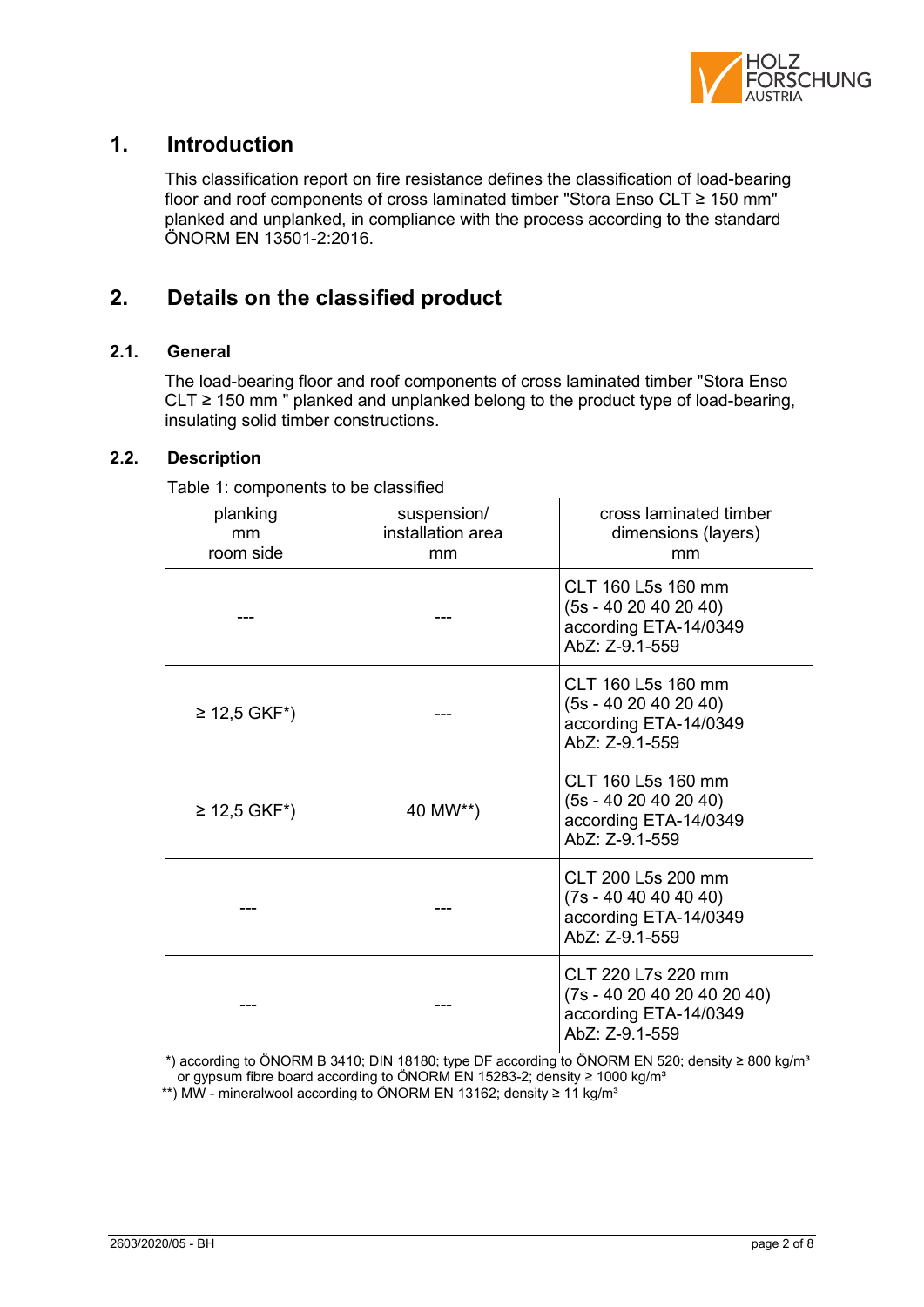

# **3. Test reports/reports on the extended area of application and test result for verification of the classification**

| Table 2: tested cross laminated timber components |                                           |                                        |                                                        |  |  |
|---------------------------------------------------|-------------------------------------------|----------------------------------------|--------------------------------------------------------|--|--|
| short name                                        | planking<br>mm<br>exposed side<br>to fire | suspension/<br>installation area<br>mm | cross laminated timber<br>dimensions<br>mm<br>(layers) |  |  |
|                                                   |                                           |                                        | <b>CLT 160</b><br>(4020402040)                         |  |  |
| MD 2.1                                            | 12,5 GKF*)                                |                                        | <b>CLT 150</b><br>(42 19 28 19 42)                     |  |  |
| MD 3.1                                            | 12,5 GKF*)                                | 40 MW**)                               | <b>CLT 150</b><br>(42 19 28 19 42)                     |  |  |
|                                                   |                                           |                                        | <b>CLT 200</b><br>(40 40 40 40 40)                     |  |  |
|                                                   |                                           |                                        | <b>CLT 220</b><br>(40 20 40 20 40 20 40)               |  |  |

### **3.1. Description of the underlying tested components**

 $^*$ ) according to ÖNORM B 3410; DIN 18180; type DF according to ÖNORM EN 520; density ≥ 800 kg/m $^3$ \*\*) MW-mineralwool according to ONORM EN 13162; density ≥ 11 kg/m<sup>3</sup>

### **3.2. Test reports**

Table 3: underlying test reports

| test labo-<br>ratory | name of the<br>costumer                                     | test report<br>n°        | standard and<br>issue date                               | type of product/<br>test specimen                                                                                                          |
|----------------------|-------------------------------------------------------------|--------------------------|----------------------------------------------------------|--------------------------------------------------------------------------------------------------------------------------------------------|
| IBS <sup>1</sup>     | Stora Enso<br>Wood<br><b>Products</b><br>GmbH<br>3531 Brand | <b>IBS</b><br>321031504- | ÖNORM EN<br>1365-2:2014-12<br>ÖNORM EN<br>1363-1:2020-04 | load -bearing floor<br>component of cross<br>laminated timber with<br>5 layers CLT 160 L5s                                                 |
| IBS <sup>1</sup>     | Holzfor-<br>schung<br>Austria                               | <b>IBS</b><br>10032908   | ÖNORM EN<br>1365-2:2000-06<br>ÖNORM EN<br>1363-1:2000-01 | load -bearing floor<br>component of cross<br>laminated timber with<br>5 layers CLT-5s 150<br>mm with 12,5 mm<br>gypsum board plank-<br>ing |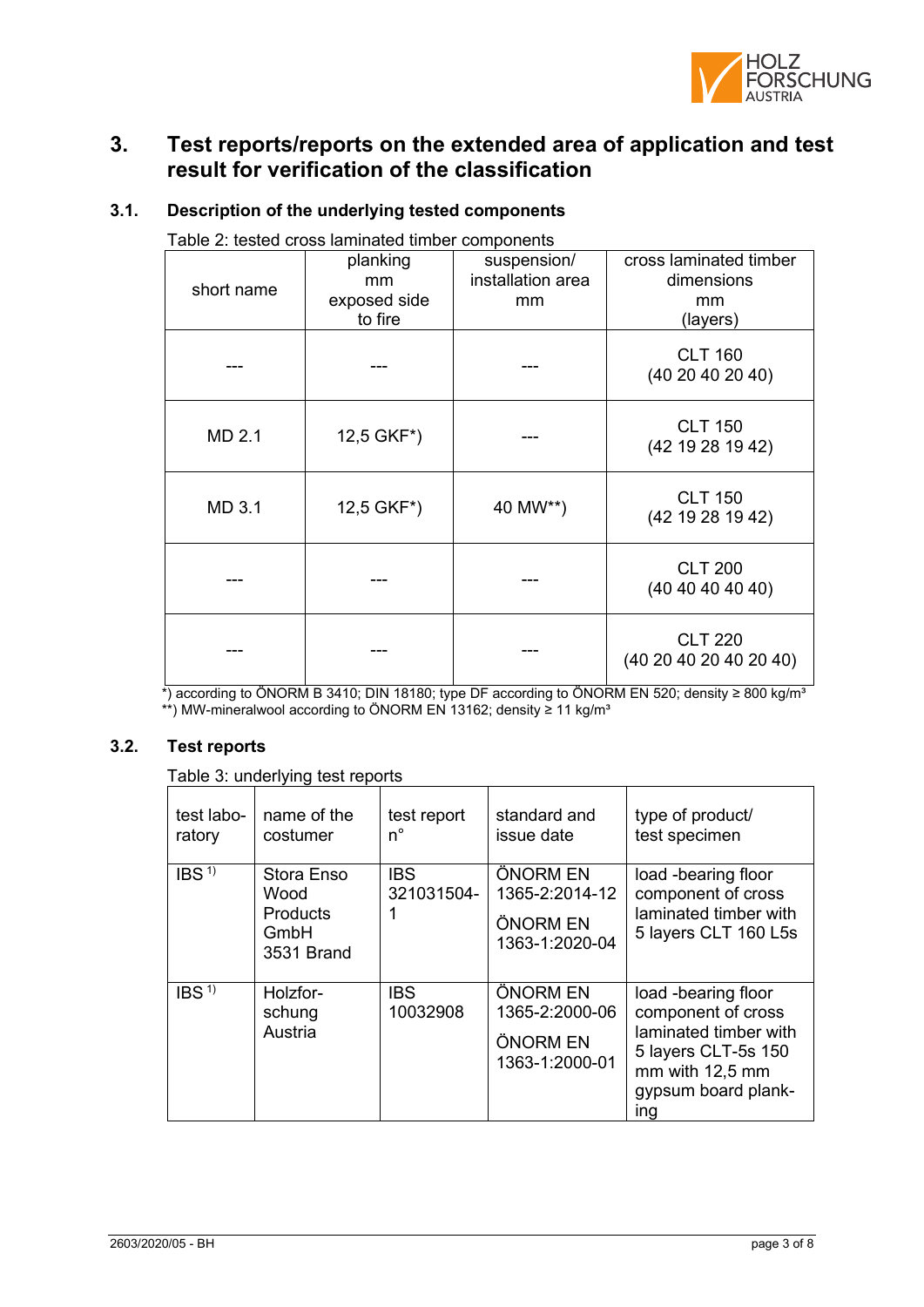

| test labo-<br>ratory | name of the<br>costumer                                                   | test report n°                    | standard and<br>issue date                               | type of product/<br>test specimen                                                                                                                                  |
|----------------------|---------------------------------------------------------------------------|-----------------------------------|----------------------------------------------------------|--------------------------------------------------------------------------------------------------------------------------------------------------------------------|
| IBS <sup>1</sup>     | Holzforschung<br>Austria                                                  | IBS 10032909                      | ÖNORM EN<br>1365-2:2000-06<br>ÖNORM EN<br>1363-1:2000-01 | load -bearing<br>floor component<br>of cross lami-<br>nated timber with<br>5 layers CLT-5s<br>150 mm with a<br>spring rail and<br>12,5 mm gypsum<br>board planking |
| CSI $2\overline{)}$  | Stora Enso<br>Wood<br><b>Products</b><br>GmbH<br>3531 Brand               | No.<br>0092/DC/RFM/<br>19 4       | EN 1365-2:2014<br>EN 1363-1:2012                         | classification re-<br>port "loadbearing<br>floor consisting of<br>wood panel in<br>cross laminated<br>timber"                                                      |
| CSI <sup>2</sup>     | Lian Ho Lee<br>Construction<br>(Private)<br>Linmit<br>367991<br>Singapore | <b>No</b><br>0043/DC/RFM/<br>19 2 | EN 1365-2:2014<br>EN 1363-1:2012                         | classification re-<br>port "loadbearing<br>floor consisting of<br>wood panel in<br>cross laminated<br>timber"                                                      |

1) IBS – IBS – Institut für Brandschutztechnik und Sicherheitsforschung GesmbH, Akkreditierte Prüf-, Inspektions- und Zertifizierungsstelle, 4020 Linz

2) CSI – ANIMQ GROUP COMPANY, Italy 20021 Bollate

The test reports listed under point 3.2. according to ÖNORM EN 1365-2 and 1363-1 were partly carried out according to older standards (see table 3). The current standards, ÖNORM EN 1365-2: 2014 and ÖNORM EN 1363-1:2020,

essentially contain changes in terminology, new definitions and concretisations compared to the older versions.

According to information from the testing body, these changes have no effect on the results in the test reports listed and can therefore still be used for the classification of fire resistance.

#### **3.3. Results**

### Table 4: results

| testing process:<br>ÖNORM EN 1365-2: 2014-12<br>ÖNORM EN 1363-1: 2020-04 | parameters            | results                 |
|--------------------------------------------------------------------------|-----------------------|-------------------------|
| test report n°                                                           | load applied          | 153,9 kN total load     |
| IBS 321031504-1                                                          | supporting structure  | 15,25 kN/m <sup>2</sup> |
|                                                                          | load-bearing capacity | $93 \text{ min}$        |
|                                                                          | integrity             | $93 \text{ min}$        |
|                                                                          | thermal insulation    | $93 \text{ min}$        |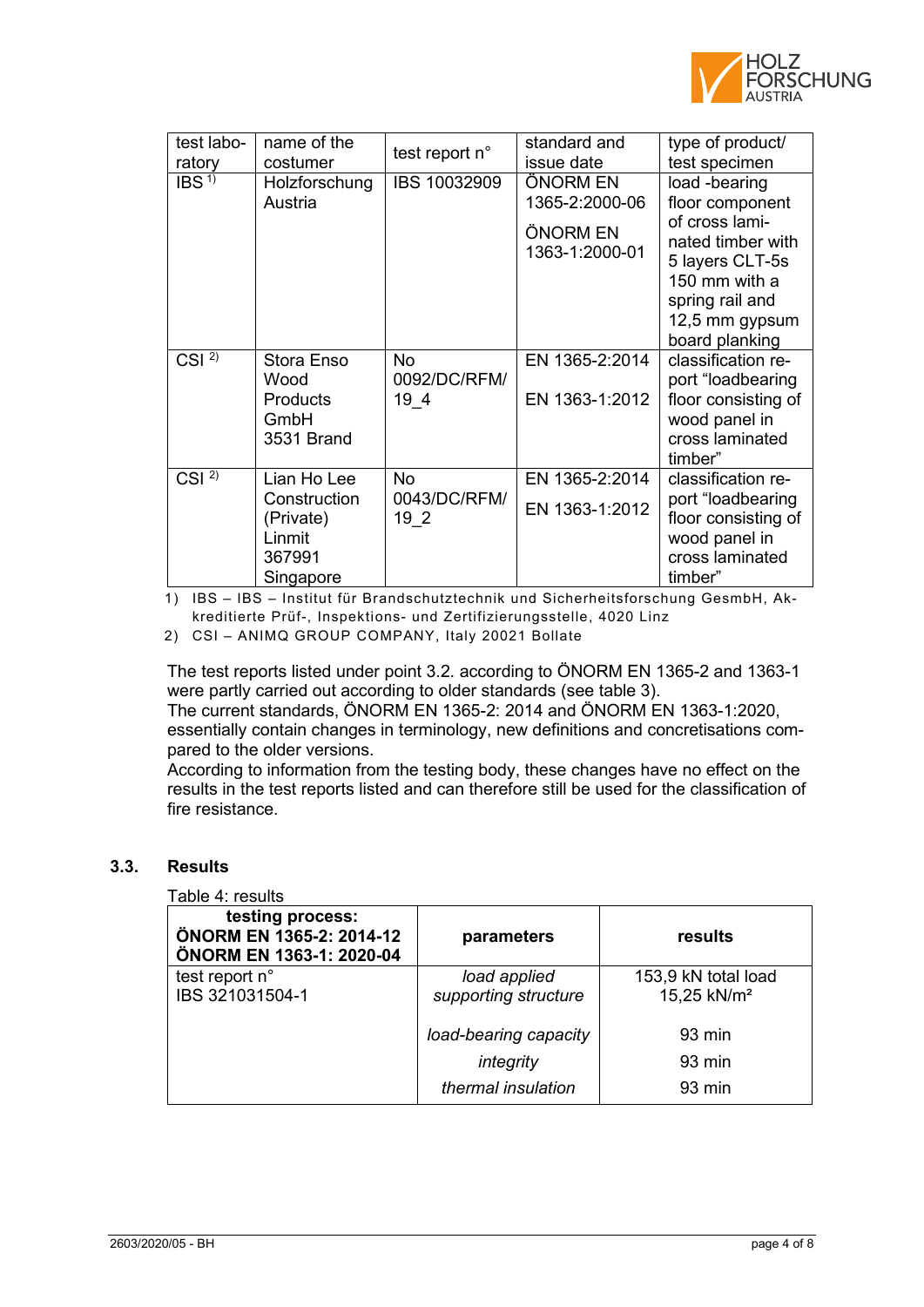

| testing process:<br>ÖNORM EN 1365-2: 2000-06<br>ÖNORM EN 1363-1: 2000-01 | parameters            | results                 |
|--------------------------------------------------------------------------|-----------------------|-------------------------|
| test report n°                                                           | load applied          | 87,5 kN total load      |
| IBS 10032908                                                             | supporting structure  | $7$ kN/ $m2$            |
|                                                                          | load-bearing capacity | 100 min                 |
|                                                                          | integrity             | 100 min                 |
|                                                                          | thermal insulation    | 100 min                 |
| test report n°                                                           | load applied          | 75 kN total load        |
| IBS 10032909                                                             | supporting structure  | $6$ kN/ $m2$            |
|                                                                          | load-bearing capacity | 98 min                  |
|                                                                          | integrity             | 100 min                 |
|                                                                          | thermal insulation    | 100 min                 |
| testing process:<br>EN 1365-2: 2014<br>EN 1363-1: 2012                   | parameters            | results                 |
| test report n°                                                           | load applied          | 137,7 kN total load     |
| CSI 0092/DC/RFM/19 4                                                     | supporting structure  | 32,28 kN/m <sup>2</sup> |
|                                                                          | load-bearing capacity | 106 min                 |
|                                                                          | integrity             | 106 min                 |
|                                                                          | thermal insulation    | 106 min                 |
| test report n°                                                           | load applied          | 101,7 kN total load     |
| CSI 0045/DC/RFM/19 2                                                     | supporting structure  | 29,18 kN/m <sup>2</sup> |
|                                                                          | load-bearing capacity | 145 min                 |
|                                                                          | integrity             | 145 min                 |
|                                                                          |                       |                         |

# **4. Classification and area of application**

### **4.1. Classification reference**

This classification was carried out in compliance with ÖNORM EN 13501-2:2016-11, clause 7.3.3..

### **4.2. Classification**

The load-bearing floor and roof components of cross laminated timber are classified according to the following combinations of performance parameters and classes.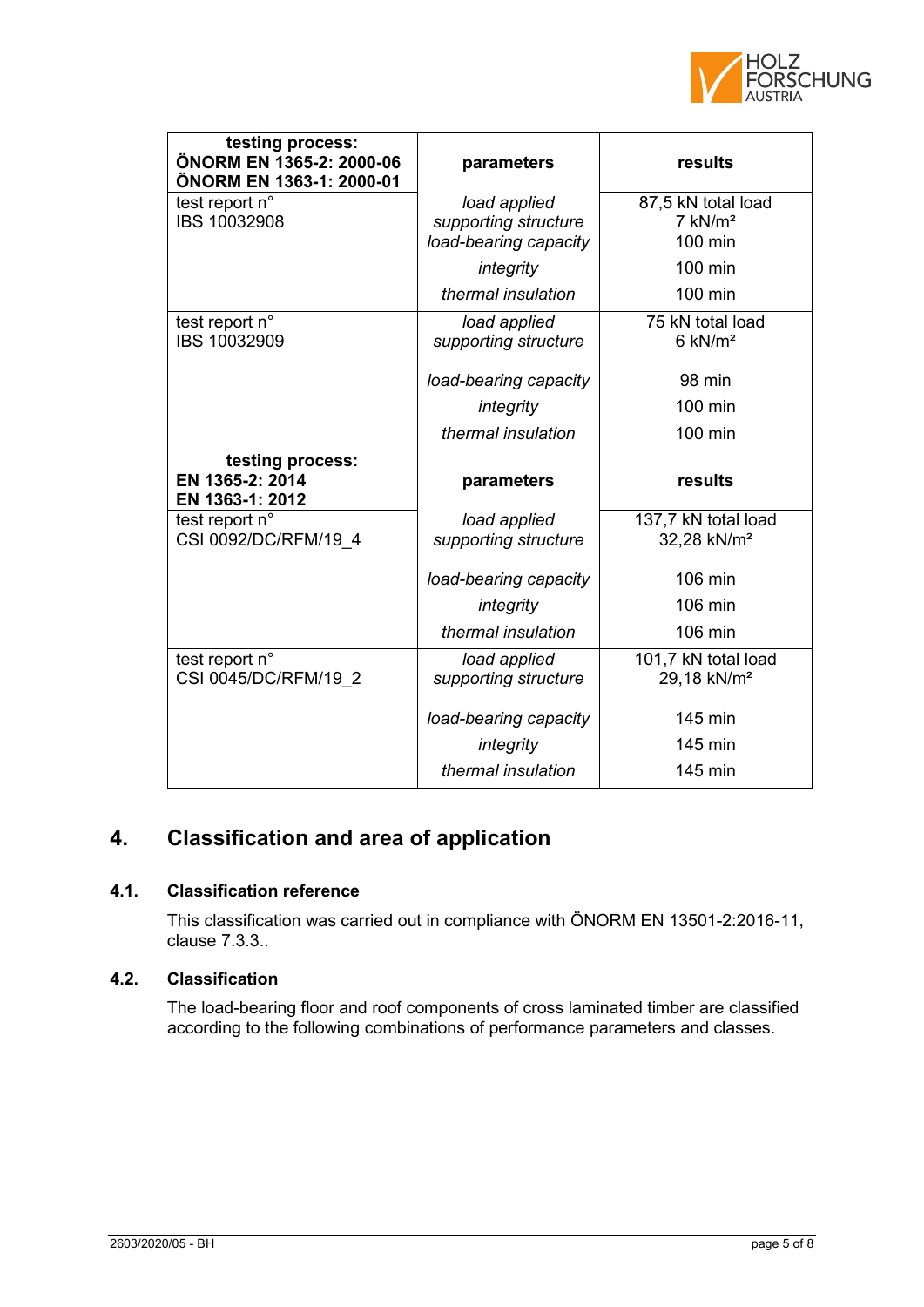

Table 5: classification

| planking<br>mm<br>room side<br>exposed-<br>side to fire | suspension/<br>installation<br>area<br>mm | cross laminated<br>timber<br>(CLT)                                                              | applied load |                                         |                           | test<br>labera-<br>tory   | report n°                | classification |                        |                                                                                          |
|---------------------------------------------------------|-------------------------------------------|-------------------------------------------------------------------------------------------------|--------------|-----------------------------------------|---------------------------|---------------------------|--------------------------|----------------|------------------------|------------------------------------------------------------------------------------------|
|                                                         |                                           |                                                                                                 | span<br>[m]  | <b>CLT</b><br>width<br>[ <sub>m</sub> ] | $E_{d,fi}$<br>[ $kN/m2$ ] | max.<br>moment<br>[kNm/m] | shear<br>force<br>[kN/m] |                |                        | $b \rightarrow a$<br>(down $\rightarrow$ above,<br>internal $\rightarrow$ exter-<br>nal) |
|                                                         |                                           | CLT 160 L5s 160 mm                                                                              | 4,70         | 2,85                                    | 15,25                     | 42,1                      | 27                       |                | IBS 321031504-1        |                                                                                          |
| ≥ 12,5 GKF*)                                            |                                           | $(5s - 4020402040)$                                                                             | 5,00         | 3,00                                    | 7,00                      | 21,9                      | 14,58                    | <b>IBS</b>     | IBS 10032908           | <b>REI 90</b>                                                                            |
| ≥ 12,5 GKF*)                                            | 40 MW**)                                  | according ETA-14/0349<br>AbZ: Z-9.1-559                                                         | 5,00         | 3,00                                    | 6,00                      | 18,8                      | 12,5                     |                | IBS 10032909           |                                                                                          |
|                                                         | ---                                       | CLT 200 L5s 200 mm<br>$(7s - 40 40 40 40 40)$<br>according ETA-14/0349<br>AbZ: Z-9.1-559        | 4,13         | 2,00                                    | 32,28                     | 68,8                      | 50                       | CSI            | No<br>0092/DC/RFM/19 4 | <b>REI 90</b>                                                                            |
|                                                         | ---                                       | CLT 220 L7s 220 mm<br>(7s - 40 20 40 20 40 20<br>40)<br>according ETA-14/0349<br>AbZ: Z-9.1-559 | 4,13         | 2,25                                    | 29,18                     | 62                        | 45,2                     | CSI            | No<br>0043/DC/RFM/19 2 | <b>REI 120</b>                                                                           |

\*) according to ÖNORM B 3410; DIN 18180; type DF according to ÖNORM EN 520; density ≥ 800 kg/m<sup>3</sup> or gypsum fibre board according to ÖNORM EN 15283-2;  $\sigma$  density ≥ 1000 kg/m<sup>3</sup>

\*\*) MW - mineralwool according to ÖNORM EN 13162; density  $\geq 11$  kg/m<sup>3</sup>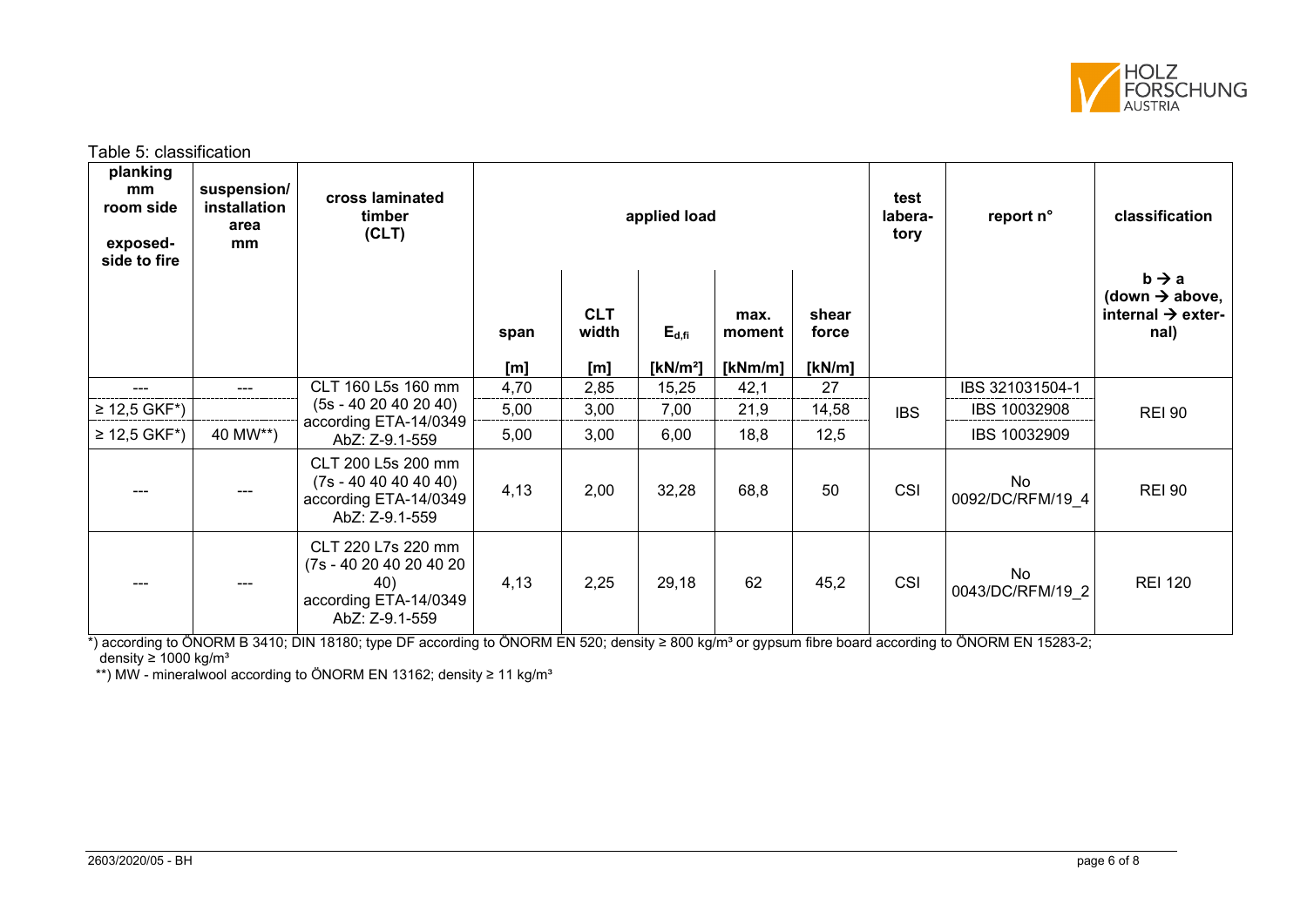

### **4.3. Area of application**

This classification is valid for the following practical applications:

The results of the fire tests can be applied directly to similar structures on which one or several of the changes described below are carried out and on which the design continues to fulfil the requirements of the respective design standard with a view to their stiffness and strength:

- The maximum moments and shear forces, which when calculated on the same basis as the test load, shall not exceed the ones tested.
- Regarding to sub-ceiling systems: The size of the panels of the suspended ceiling planking must not be changed. The total area occupied by installation parts must not be increased in relation to the area of the suspended ceiling panelling. The dimensions of the largest tested opening in the suspended ceiling panelling must not be increased.
- Regarding the cavity: The height of the cavity shall be at least equal to the tested height. No additional flammable materials or insulation may be installed in the cavity unless the same amount of flammable materials or insulation (fire load) was installed when the test specimen was tested.
- Regarding to the inclination of roof structures:
	- $\circ$  For roofs with one or more purlins, the results apply to a practical application for pitches from 0° to 80°.
	- $\circ$  For gable roofs or monopitch roofs, the results apply to a practical application for pitches from 0° to 15°.

### **5. Limitations**

### **5.1. General**

If one of the fundamental test and evaluation criteria changes or the customer makes prohibited technical changes to the product, this classification report shall cease to be valid.

### **5.2. Warning notice**

This classification document does not constitute a type approval or certification of the product.

#### HOLZFORSCHUNG AUSTRIA

Dipl.-HTL-Ing.<sup>in</sup> Irmgard Matzinger DI Sylvia Polleres *Authorised signatory and technical consultant Head of Unit*

*This report was approved electronically in accordance with an internal HFA process by the designated authorized signatory, traceable and documented.*